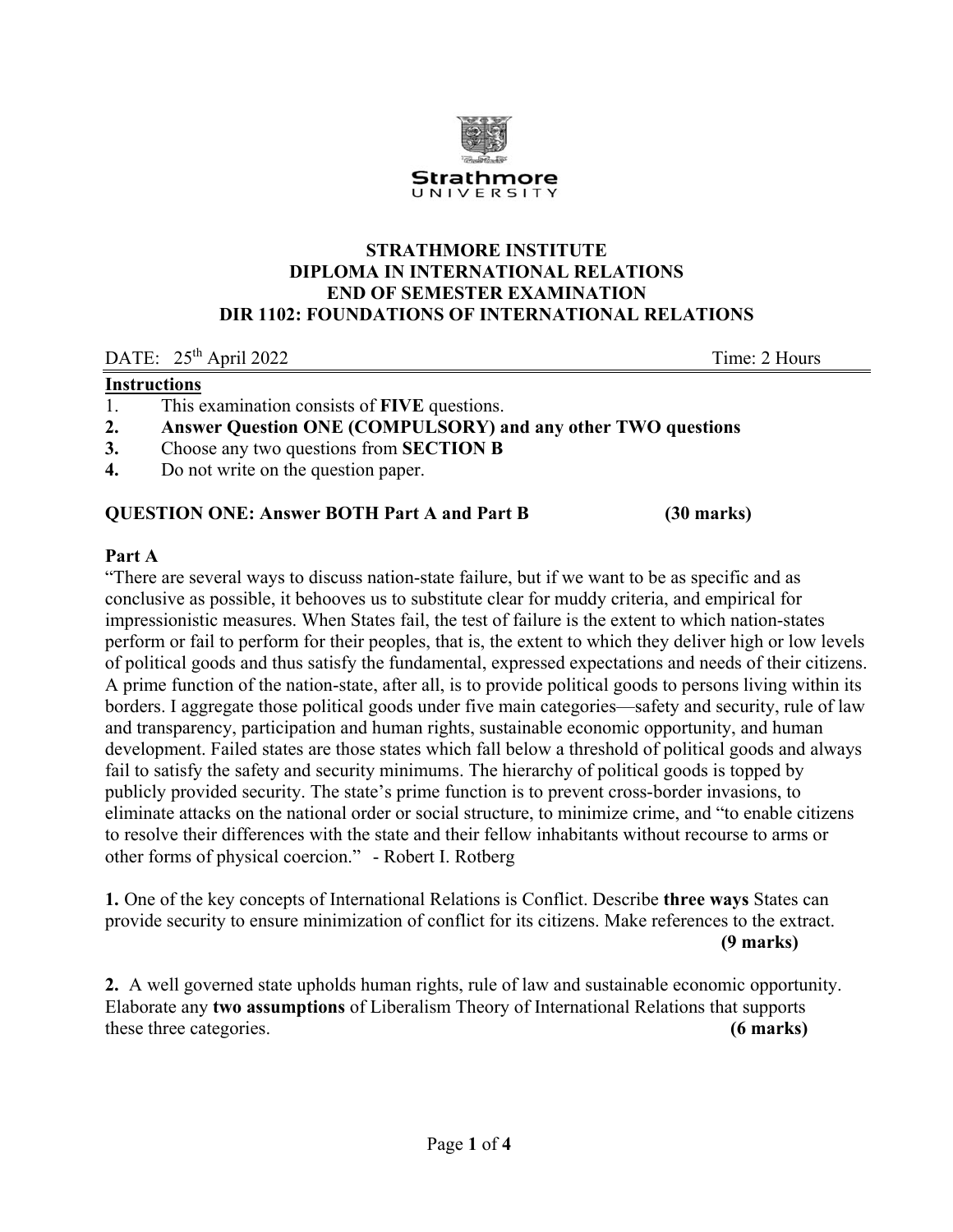### **Part B) Answer ALL Multiple Choice questions in the booklet provided. Only one answer is correct:**

### 1. **Realists sought to**

- A) Explore psychology
- B) Portray life as it is
- C) Symbolically join disillusioned generations
- D) Provide accounts of soldiers in the civil war

### 2. **Liberalism assumes that**

- A) Human nature is based on reason and that international life is nasty, brutish, and short
- B) Human nature is immutable, that the international system is anarchical, and that events are determined by the distribution of state capabilities.
- C) Human nature is based on reason that individuals can cooperate, and that international society is progressive.
- D) Human nature is irrelevant and that politics is the result of forces of economic production

### **3. International society is:**

- A) The Central Concept of the 'English School'
- B) Presented most compellingly by Hedley Bull.
- C) Any association of distinct political groups that accept common rules, values, institutions.
- D) All of the above

### **4. Constructivists argue that:**

- A) Scientific enquiry can uncover absolute truths.
- B) Material forces are much more important than ideas.
- C) Individuals are powerless to shape the world as they find it.
- D) The 'truth' is always socially constructed.

# **5. Students of international relations should**

- A) Endorse liberal perspectives, because these reflect the dominant ideology of the West.
- B) Endorse postcolonial approaches because post colonialism improves human conditions
- C) Examine closely the full range of approaches before deciding if one of them is more persuasive
- D) Reject realism because it is immoral

# **6. Realism attempts to explain international relations primarily through which of the following concepts?**

- A) Cooperation
- B) Diplomacy
- C) Economics
- D) Power

# **7. One of the assumptions of Neorealism is:**

- A) Institutions are the key actors in International Relations
- B) Cooperation is an important feature of states
- C) Anarchy is a key determinant of actor behaviour
- D) The importance of absolute gains outweighs relative gains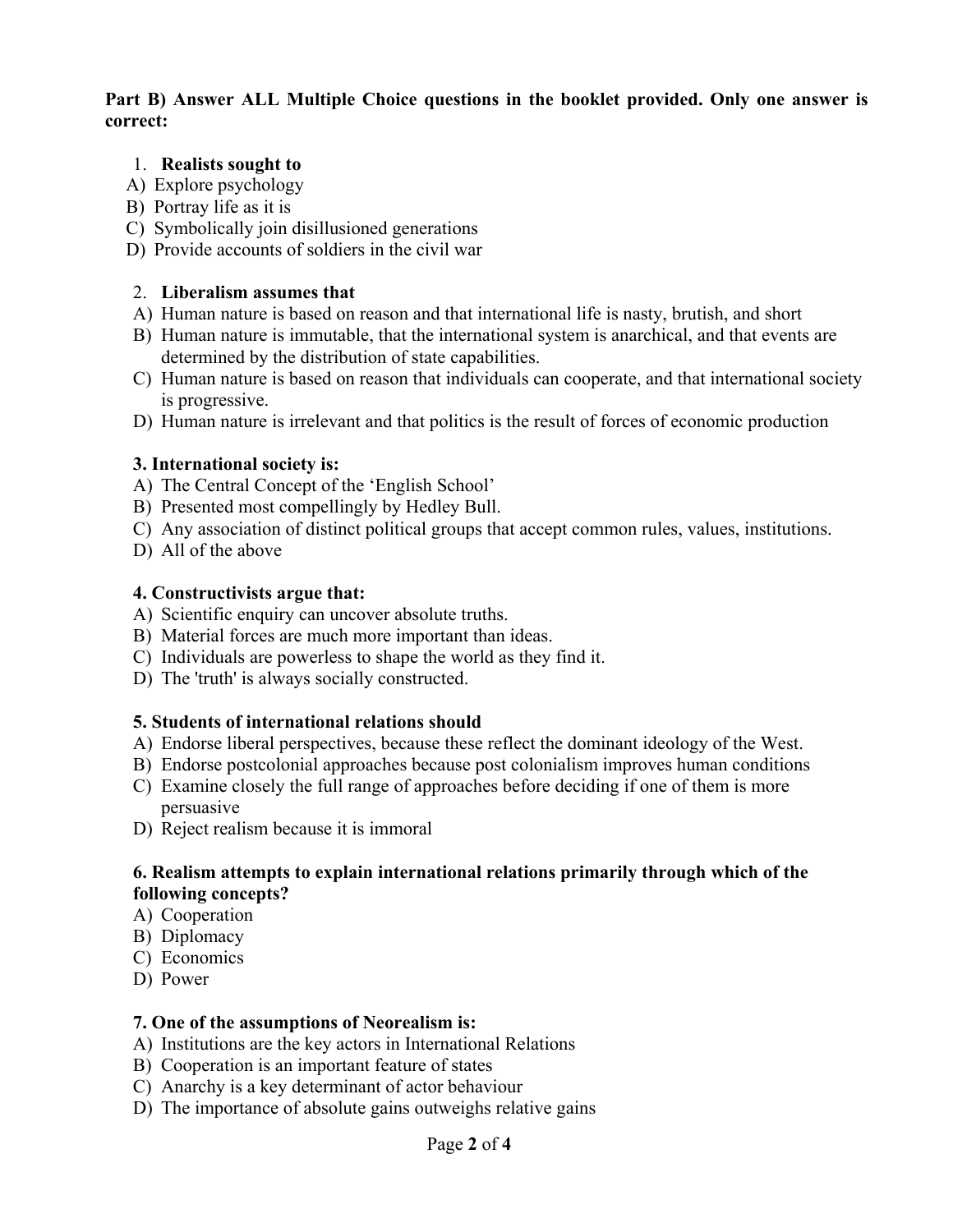# **8. What do neo-realism and neo-liberalism have in common?**

- A) Cooperation is possible under conditions of systemic anarchy
- B) The international systems is characterized by anarchic conditions
- C) Institutions help in facilitating relations between states
- D) One State's gains is another's loss

### **9. Which of the following best describes constructivism?**

- A) People construct knowledge through their experiences and interactions with the world
- B) People construct knowledge through reasoning
- C) People construct knowledge when they are not influenced by anyone
- D) None of the answers above are correct

### **10. Which of the following is a major assumption of rational choice theory**?

- A) It assumes people are irrational and generally make decisions that minimise rewards while maximising costs
- B) It assumes people are self-interested and ultimately any choices we make will harm the greater good
- C) It assumes people will make choices maximizing the common good even if it means acting irrationally
- D) It assumes individuals are logical actors who always make choices that will maximise selfinterests

# **11. The following prominent personalities supported liberalism EXCEPT:**

- A) John Locke
- B) Hans Morgenthau
- C) Jeremy Bentham
- D) Woodrow Wilson

#### **12. Diplomacy plays a key role for realists since it:**

- A. Encourages cooperation
- B. Balances various national interests of the states
- C. Sovereignty of the state
- D. promotes peace

#### **13. For liberalists the possibility of cooperation means:**

- A) Military power can be the only measure of a country's interests
- B) Interdependence will help states thrive
- C) State-centrism is needed
- D) Balance of power will bring order to society

# **14. The common elements of realism include the following EXCEPT**

- A) Statism
- B) Survival
- C) Cooperation
- D) Self-Help